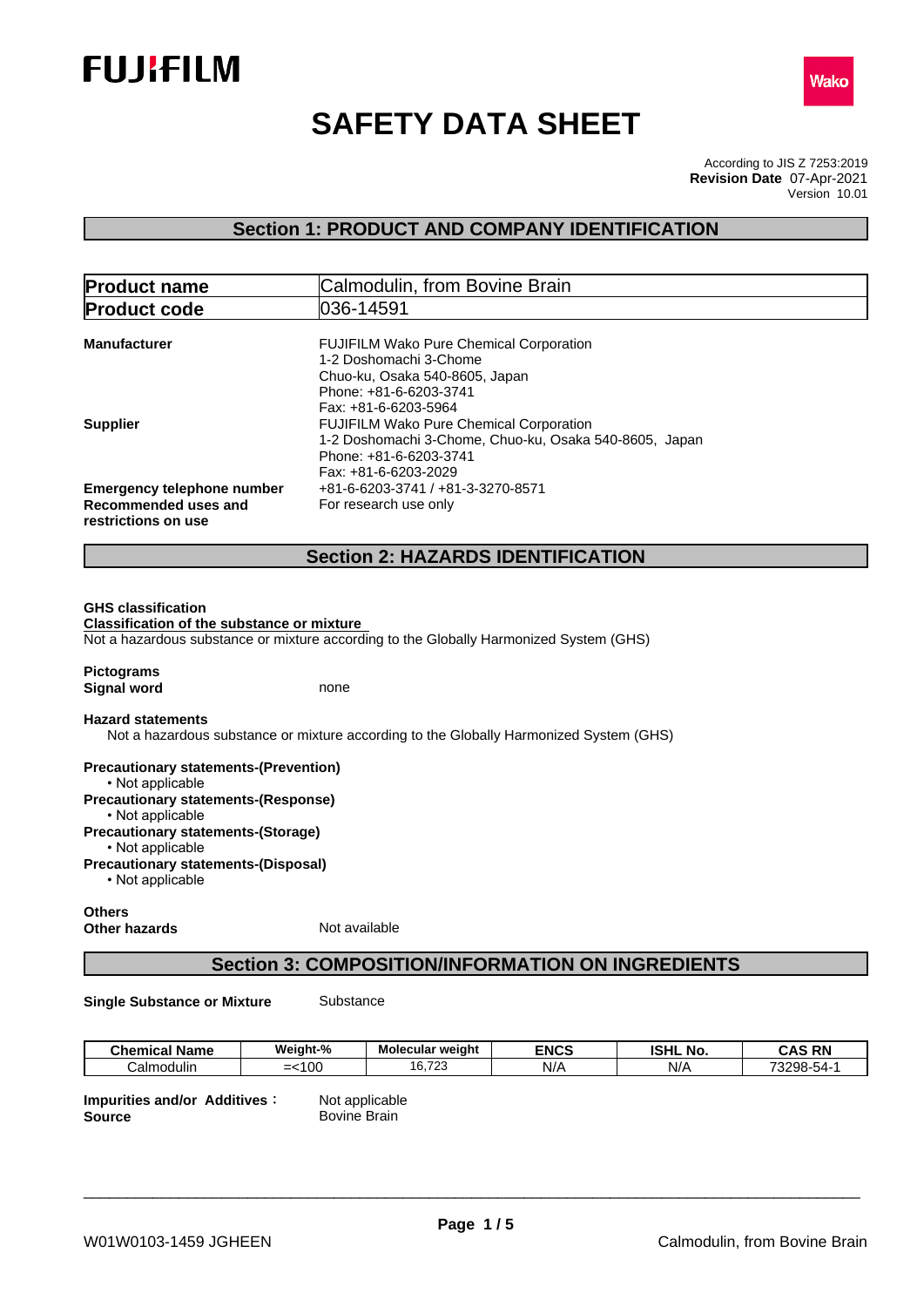## **Section 4: FIRST AID MEASURES**

#### **Inhalation**

Remove to fresh air. If symptoms persist, call a physician.

Wash off immediately with soap and plenty of water. If symptoms persist, call a physician.

#### **Eye contact**

**Skin contact**

IF IN EYES: Rinse cautiously with water for several minutes. Remove contact lenses, if present and easy to do. Continue rinsing. Immediate medical attention is required.

#### **Ingestion**

Rinse mouth. Never give anything by mouth to an unconscious person. Call a physician or poison control center immediately. Do not induce vomiting without medical advice.

#### **Protection of first-aiders**

Use personal protective equipment as required.

## **Section 5: FIRE FIGHTING MEASURES**

#### **Suitable extinguishing media**

Water spray (fog), Carbon dioxide (CO2), Foam, Extinguishing powder, Sand

**Unsuitable extinguishing media**

No information available

#### **Specific hazards arising from the chemical product**

Thermal decomposition can lead to release of irritating and toxic gases and vapors.

**Special extinguishing method**

#### No information available

#### **Special protective actions for**

#### **fire-fighters**

Use personal protective equipment as required.Firefighters should wear self-contained breathing apparatus and full firefighting turnout gear.

## **Section 6: ACCIDENTAL RELEASE MEASURES**

#### **Personal precautions, protective equipment and emergency procedures**

For indoor, provide adequate ventilation process until the end of working. Deny unnecessary entry other than the people involved by, for example, using a rope. While working, wear appropriate protective equipments to avoid adhering it on skin, or inhaling the gas. Work from windward, and retract the people downwind.

#### **Environmental precautions**

To be careful not discharged to the environment without being properly handled waste water contaminated.

#### **Methods and materials for contaminent and methods and materials for cleaning up**

Sweep up and gather scattered particles, and collect it in an empty airtight container.

### **Recoverly, neutralization**

#### No information available

#### **Secondary disaster prevention measures**

Clean contaminated objects and areas thoroughly observing environmental regulations.

## **Section 7: HANDLING AND STORAGE**

#### **Handling**

#### **Technical measures**

Avoid contact with strong oxidizing agents. Use with local exhaust ventilation.

#### **Precautions**

Do not rough handling containers, such as upsetting, falling, giving a shock, and dragging. Prevent leakage, overflow, and scattering. Not to generate steam and dust in vain. Seal the container after use. After handling, wash hands and face, and then gargle. In places other than those specified, should not be smoking or eating and drinking. Should not be brought contaminated protective equipment and gloves to rest stops. Deny unnecessary entry of non-emergency personnel to the handling area.

#### **Safety handling precautions**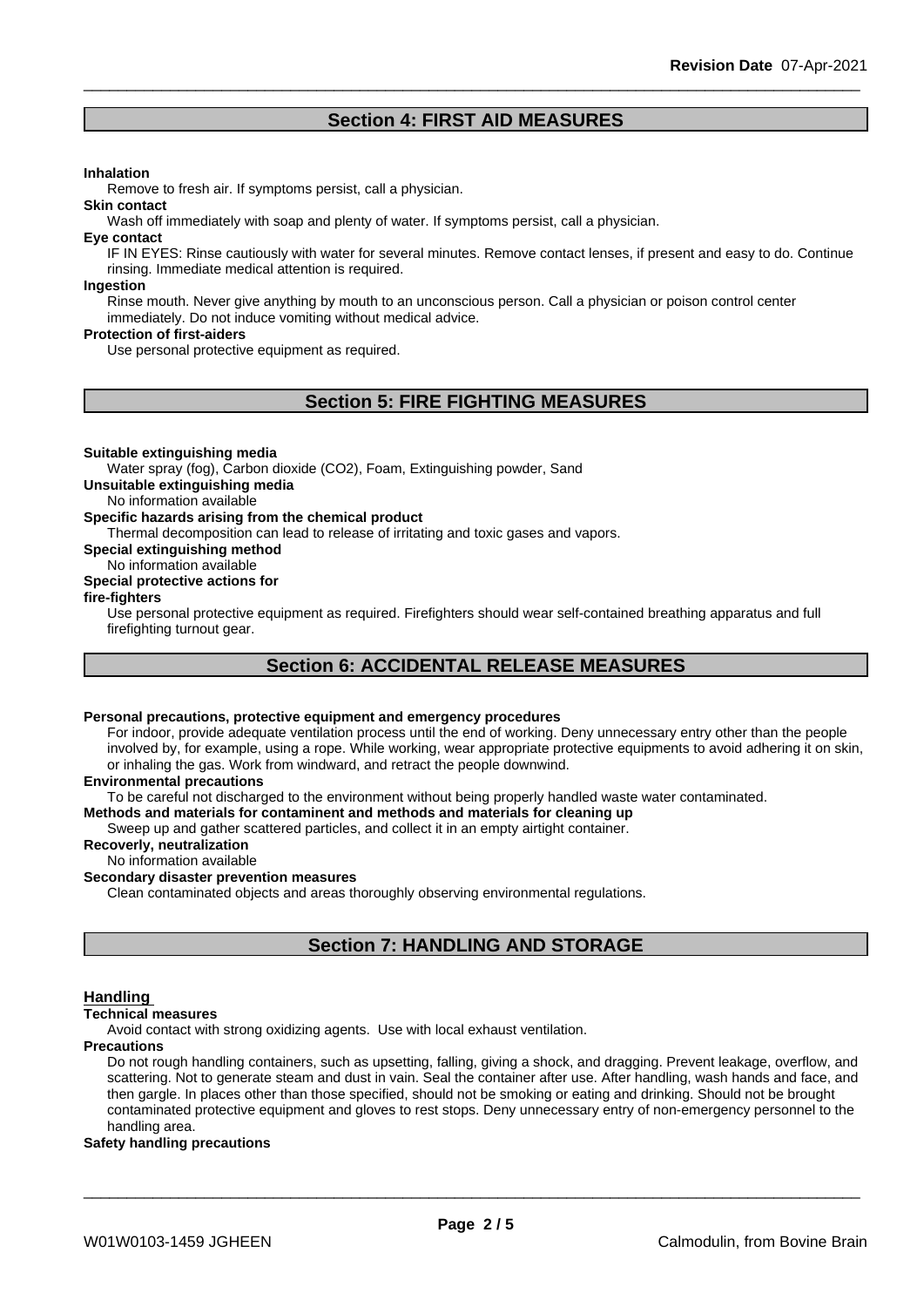Avoid contact with skin, eyes or clothing. Use personal protective equipment as required.

**Storage Safe storage conditions Safe packaging material** Polyvinyl chloride<br>**ompatible substances** Strong oxidizing agents **Incompatible** substances

**Storage conditions** Store away from sunlight in cold (-20°C). Keep container tightly closed.<br> **Safe packaging material** Polyvinyl chloride

## **Section 8: EXPOSURE CONTROLS/PERSONAL PROTECTION**

#### **Engineering controls**

In case of indoor workplace, seal the source or use a local exhaust system. Provide the safety shower facility, and handand eye-wash facility. And display their position clearly.

**Exposure limits** This product, as supplied, does not contain any hazardous materials with occupational exposure limits established by the region specific regulatory bodies.

#### **Personal protective equipment**

**Respiratory protection** Dust mask **Hand protection**<br> **Eye protection**<br> **Eye protection**<br> **Exercise** Skin and body protection Long-sleeved work clothes **General hygiene considerations**

**Eye protection** protective eyeglasses or chemical safety goggles

Handle in accordance with good industrial hygiene and safety practice.

## **Section 9: PHYSICAL AND CHEMICAL PROPERTIES**

#### **Form**

| Appearance                                             | Cotton or mass    |
|--------------------------------------------------------|-------------------|
| Odor                                                   | No data available |
| Melting point/freezing point                           | No data available |
| Boiling point, initial boiling point and boiling range | No data available |
| <b>Flammability</b>                                    | No data available |
| <b>Evaporation rate:</b>                               | No data available |
| Flammability (solid, gas):                             | No data available |
| Upper/lower flammability or                            |                   |
| explosive limits                                       |                   |
| Upper:                                                 | No data available |
| Lower:                                                 | No data available |
| <b>Flash point</b>                                     | No data available |
| <b>Auto-ignition temperature:</b>                      | No data available |
| Decomposition temperature:                             | No data available |
| рH                                                     | No data available |
| Viscosity (coefficient of viscosity)                   | No data available |
| <b>Dynamic viscosity</b>                               | No data available |
| <b>Solubilities</b>                                    | water: soluble.   |
| n-Octanol/water partition coefficient: (log Pow)       | No data available |
| Vapour pressure                                        | No data available |
| <b>Specific Gravity / Relative density</b>             | No data available |
| Vapour density                                         | No data available |
| <b>Particle characteristics</b>                        | No data available |

## **Section 10: STABILITY AND REACTIVITY**

#### **Stability**

**Reactivity** No data available **Chemical stability** Stable under recommended storage conditions. **Hazardous reactions** None under normal processing **Conditions to avoid** Extremes of temperature and direct sunlight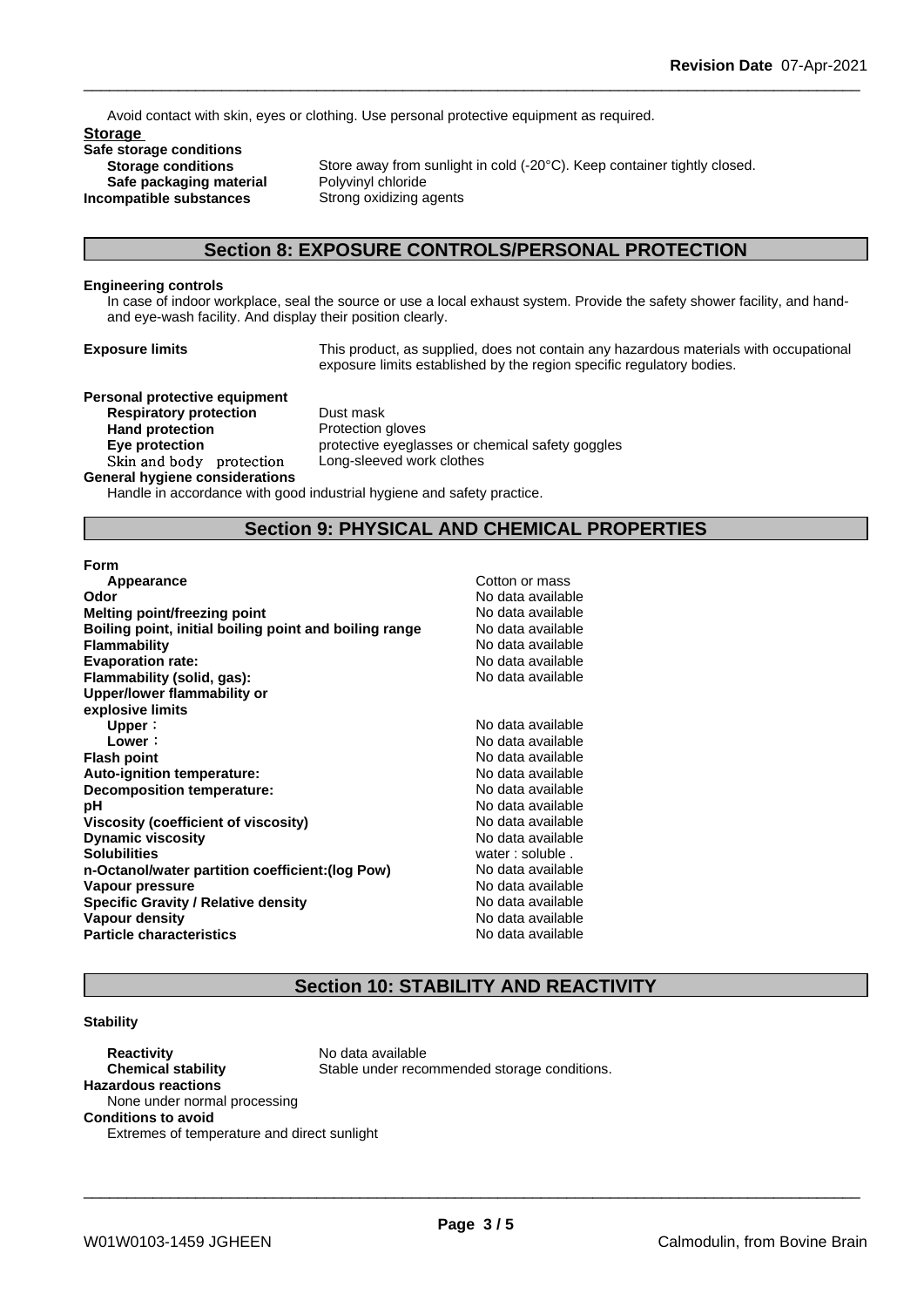### **Incompatible materials**

## Strong oxidizing agents

**Hazardous decomposition products**

Carbon monooxide (CO), Carbon dioxide (CO2), Nitrogen oxides (NOx), Phosphorus oxide

## **Section 11: TOXICOLOGICAL INFORMATION**

**Acute toxicity Acute toxicity Acute has a structure in the structure of**  $\mathbb{R}^n$  **No data available** 

| Skin irritation/corrosion         |  |
|-----------------------------------|--|
| Serious eye damage/ irritation    |  |
| Respiratory or skin sensitization |  |
| Reproductive cell mutagenicity    |  |
| Carcinogenicity                   |  |
|                                   |  |

**Reproductive toxicity**<br> **STOT-single exposure**<br> **STOT-single exposure STOT-single exposure** No data available<br> **STOT-repeated exposure** No data available **STOT-repeated exposure Aspiration hazard No data available No data available No data available** 

**Serious eye damage/ irritation** No data available **Respiratory or skin sensitization** No data available **Reproductive cell mutagenicity** No data available **Carcinogenicity** No data available

**Skin irritation/corrosion** No data available

## **Section 12: ECOLOGICAL INFORMATION**

**Ecotoxicity** No information available

**Other data** No data available

| Persistence and degradability    | No information available |
|----------------------------------|--------------------------|
| <b>Bioaccumulative potential</b> | No information available |
| <b>Mobility in soil</b>          | No information available |
| Hazard to the ozone layer        | No information available |

## **Section 13: DISPOSAL CONSIDERATIONS**

#### **Waste from residues**

Disposal should be in accordance with applicable regional, national and local laws and regulations. **Contaminated container and contaminated packaging**

Disposal should be in accordance with applicable regional, national and local laws and regulations.

## **Section 14: TRANSPORT INFORMATION**

| <b>ADR/RID</b><br>UN number<br>Proper shipping name:<br>UN classfication<br><b>Subsidiary hazard class</b> | Not regulated<br>- |
|------------------------------------------------------------------------------------------------------------|--------------------|
| Packing group<br><b>Marine pollutant</b>                                                                   | Not applicable     |
| IMDG                                                                                                       | Not regulated      |
| UN number                                                                                                  |                    |
| Proper shipping name:                                                                                      |                    |
| UN classfication                                                                                           |                    |
| Subsidiary hazard class                                                                                    |                    |
| Packing group                                                                                              |                    |
| <b>Marine pollutant (Sea)</b>                                                                              | Not applicable     |
| Transport in bulk according to No information available                                                    |                    |